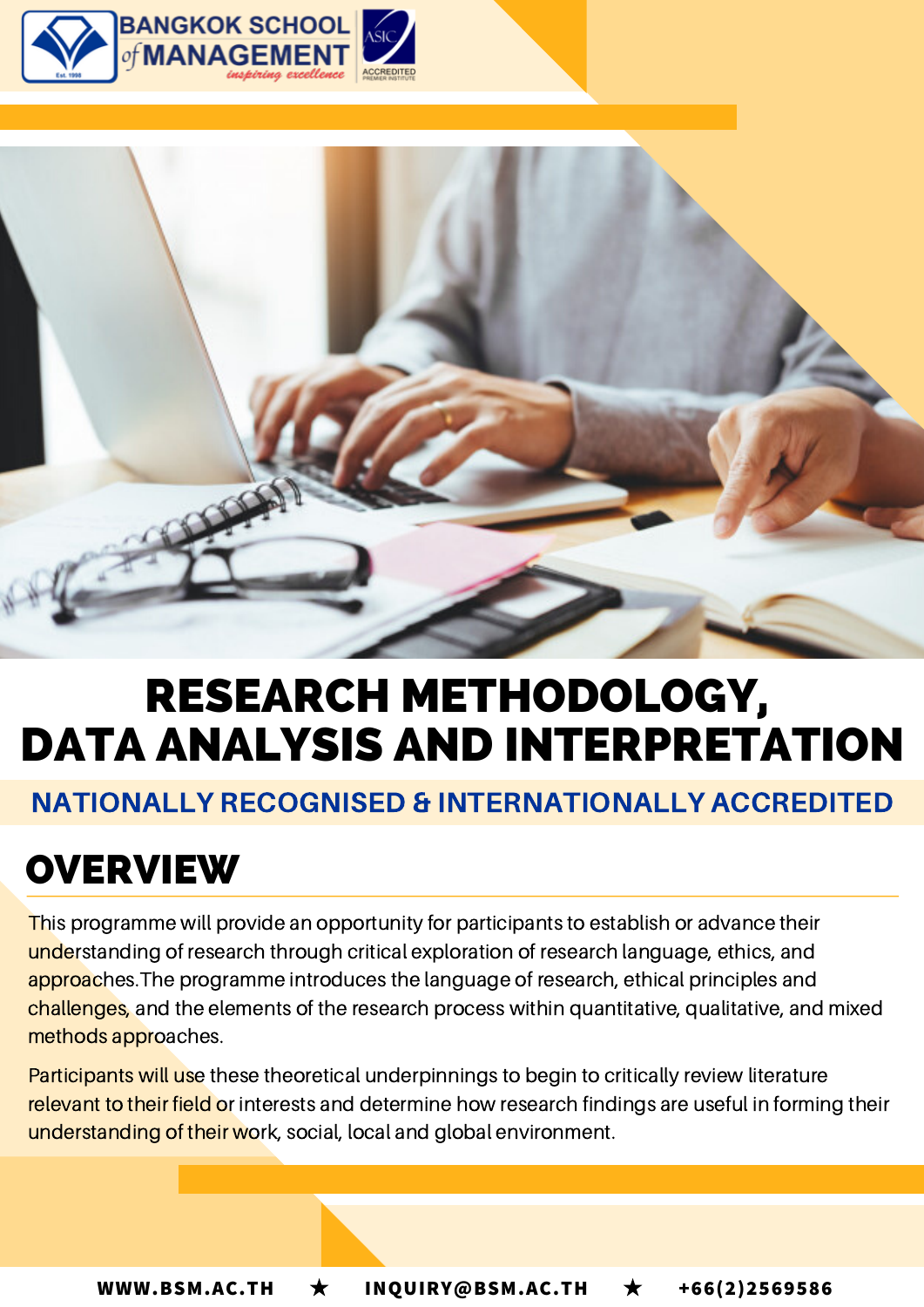# WHAT YOU WILL ACHIEVE

Upon the completion of this course, you will be able to:

- Explain different types of qualitative data analysis
- Explain different types of quantitative data analysis
- Help you to interpret the results of your data analysis
- Review, analyse and interpret information
- Independently generate conclusions
- Identify and solve problems

# METHODOLOGY

Well-balanced theoretical and practical methodology, which includes interactive discussions, case studies, interactive activities/exercises and assignments to understand the concepts and their applicability

# FEE

### USD 2,150/ per person Group Discount:

- 2-4 pax : 2.5%
- 5-7 pax : 5%
- 8-10 pax : 10%
- 11-13 pax : 15%
- 14-16 pax : 20%

\*\*\*Allprices are VAT inclusive.

#### Fee Includes:

- 5-Day Training
- Nationally Recognized and Internationally Accredited Certificate of Completion
- Module Notes and Stationary
- Tea/Coffee Breaks
- Working Lunches
- \*Note: all other expenses are to be borne by participants.